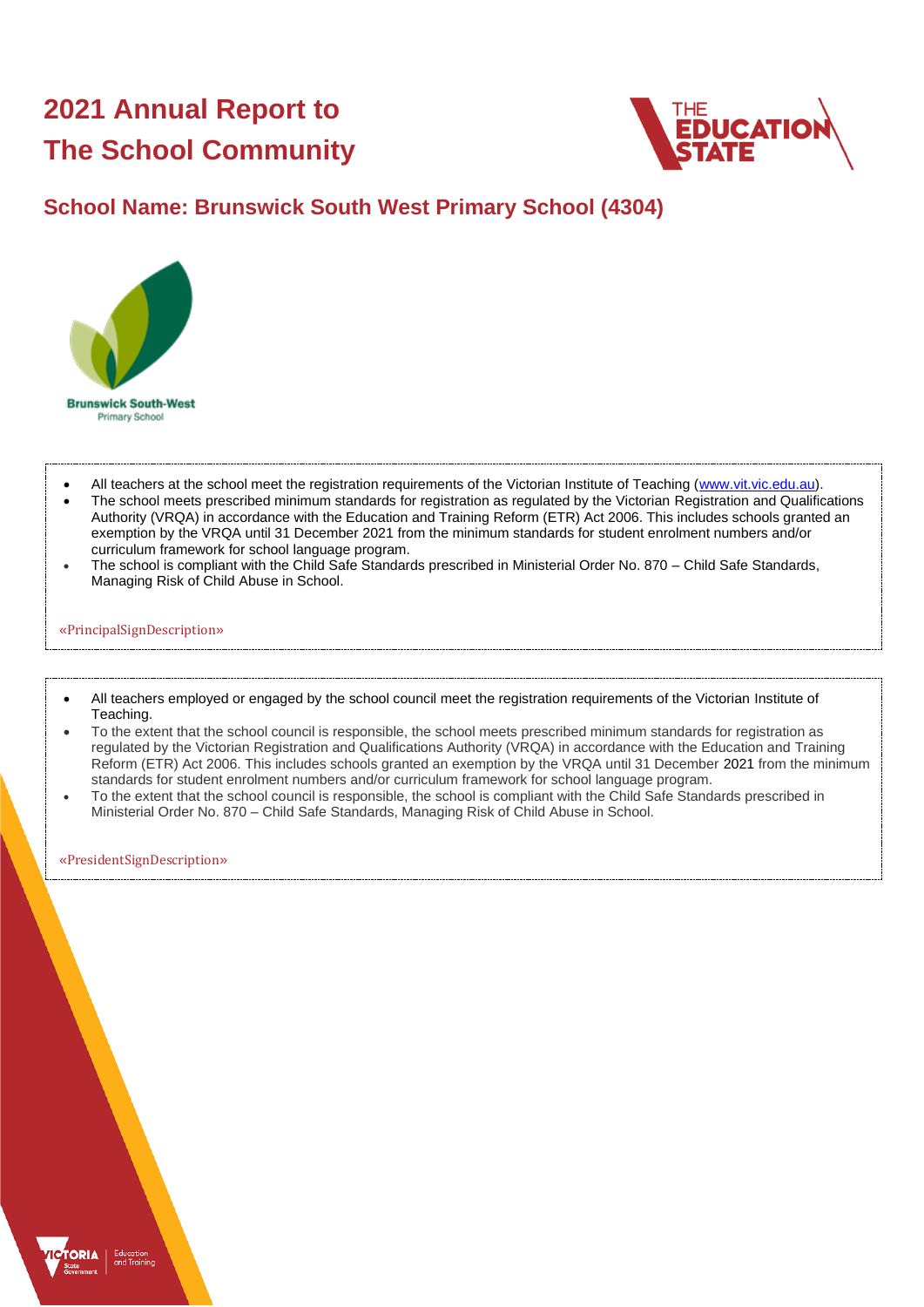## **About Our School**

#### School context

Brunswick South-West Primary School is very much a community school. We place a strong emphasis on creating relationships with students, families and our community, and provide a learning environment which is inclusive, safe and enables students to find their passions and become the best versions of themselves. Our learning environments enable us to provide authentic and meaningful learning experiences for all learners. The School Values of Respect, Inclusivity and Curiosity were selected last year with our staff, students and families, to ensure we are providing values which are in line with our community's principles, ethics and morals.

Our School Vision was developed in 2021 with full community input. At Brunswick South West our vision is for our children to become curious, life-long learners, inclusive of everyone, and respectful of ourselves, others and the environment.

We are excited about looking at how we can 'empower', 'challenge' and 'engage' our children!

The school population of 436 students (December 20201) is drawn from a range of diverse backgrounds. 19% of our students had English as an additional language, and 1% were Aboriginal or Torres Strait Islander. The overall SFOE (Student Family Occupation and Education measure) is low (0.109).The main languages spoken other than English were Vietnamese Mandarin (9 students) and Indonesian (8 students). We had 6 students who were Koorie, 3 International students, and 6 students who were receiving PSD funding (Program for Students with Disabilities).

The school was composed of 20 classes, 5 specialist classes (Chinese, Art, PE, Performing Arts and Library), the gardening program, and a Literacy/Numeracy intervention program. Altogether the staff consisted of 29 teachers, including a learning specialist, 4 part time Education Support Staff, a Business Manager, 2 part time office administrative staff, one assistant principal, and one principal. Altogether we had 33 FTE staff.

In 2020 we received \$4.1 million through the VSBA to upgrade and refurbish the school. This included major upgrades to critical facilities and services, and upgrades and maintenance to the main Red Brick building, the Library and Grey Block buildings. The school completed the upgrades in early 2021. The school received emergency maintenance funding to repair the main retaining wall running along the edge of the oval. We have also received a minor capital works funding of \$250,000, which together with fundraising monies has seen the installation of a new Rope Playground, and we will commence resurfacing of the basketball court and asphalt areas in 2022. We also have designated specialist rooms and a purpose-built Library which is a hub for all classes in both Literacy and Critical and Creative Learning; two double portable classrooms housing 5/6 students and a large hall/gym with a performance stage.

The generous grounds of our school allow for regular contact with nature. A large vegetable garden with an orchard and chickens, along with a natural grass oval, basketball court, artificial turf court and passive play areas provide multiple choices for all kinds of activity and engagement. We have a multi-aged playground, Gaga pits, and a rope playground for the children to use across the school. The grounds have been worked on to address the 'no dig policy' across the site, due to asbestos. Subsequently, the fundraising monies have contributed to the building of planter boxes around the kitchen garden area.

Strong Literacy and Numeracy programs, combined with Specialist subjects in Physical Education, Art, Chinese and Library offer high quality units of learning that aim to meet all learners at their point of need and support them in further growth. Technology is integrated into learning through the school's 1:1 NetBook program, where students have individual devices from grades three to six.

Students are encouraged to value others, embrace diversity, share their ideas in supportive environments and demonstrate the courage to challenge themselves in all areas of their learning. They are encouraged to be thoughtful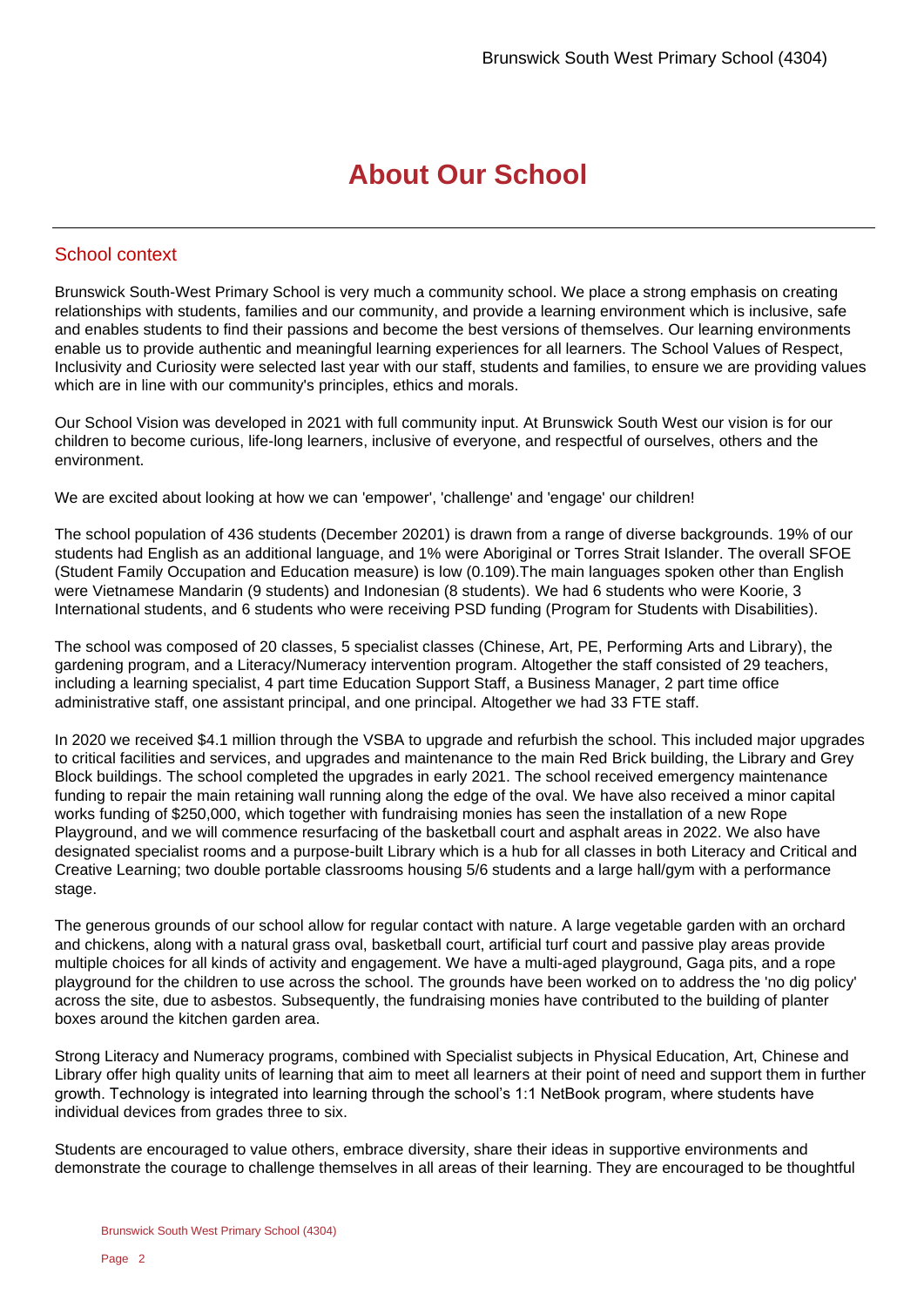of others and the world around them and many undertake extra curricular activities that are evidence of a rich and varied worldview. These include after school activities such as Circus and Drama, and Brunswick Magic Basketball, which is operated out of our gymnasium.

At the end of 2021 we had our school review which affirmed our strength and connection to the community. Our new strategic plan is focusing on Learner Agency, Wellbeing, and a focus on (delete repetition?) Numeracy and Literacy with a strong emphasis on planning in teams as PLCs (Professional Learning Communities).

#### Framework for Improving Student Outcomes (FISO)

Our priority goals for 2021 were state-wide goals focusing on a Learning, Catch-Up and Extension Priority; and a Happy, Active and Healthy Kids Priority. (I have added capitals either all or none)

In 2021 our school focused on implementing a targeted tutoring program, and a focus on using differentiation in the classroom. Our wellbeing goal focused on refining our whole school approach with regard to the Rights, Resilience and Respectful Relationships program, and also ensuring that our Foundation students had access to a perceptual motor program to develop their fine and gross motor skills after having the year in a COVID lock-down environment.

As a result of the targeted tutoring program, 64 students across year levels received additional support in Literacy and Numeracy. Altogether our end of year data had shown an increase in students performing at or above standard in Reading with 94% of students at or above the expected level and Number & Algebra, with 93% at or above the expected level.

Our understanding of differentiation in the classroom was further developed through coaching and modelling from our Learning Specialists. The staff also undertook professional learning around this area, and subsequently we saw a change in teacher practice across the school. The focus remained strong on wellbeing, especially as we found ourselves back in remote learning. We have a very strong Social and Emotional Learning program at the school, and this work will continue into 2022.

In 2021, Brunswick South West chose the following actions in order to deepen consistency of practice with our Respectful Relationships Program:

- Ensure that all staff received professional learning around Module 7 and 8

- Develop SEL (social and emotional learning) lessons with advice from members of the wellbeing team members, including developing resources to reflect wellbeing and our SEL focus.

In 2021, teachers explored the High Impact Strategy of Differentiation across all curriculum areas. In 2020 and 2021 the decision had been made to release our Learning Specialists for one day a week to allow us to develop a peer coaching model where the Learning Specialists would model lessons and conduct Professional Learning to support staff in consistent and effective use of the HITS. The Learning Specialist classrooms were open for teachers to observe best practice. Despite the pandemic, our learning specialists were able to engage staff in professional learning and coaching across the school. This work was started, and has been taken up well across the school. We will continue to build on this in 2022 by establishing goals with our students, and also ensuring teachers develop learner agency through building the success criteria for the learning intention with the students.

A large focus in 2021 was the building of our school Vision, Purpose and Values. Community input was sought, and the Art Show at the end of 2020 was the perfect opportunity to launch our values and bird mascots to the community. The values are very well know by our community, students and teachers. 2021's focus was on rebuilding community and reigniting connections across our community. Despite the pandemic we have made significant progress in this area. This has been highlighted in our Parent Opinion Survey, as well as in our school review at the end of 2021, where the parent panels and staff panels all highlighted this work.

The high-level actions we planned to undertake in 2021were: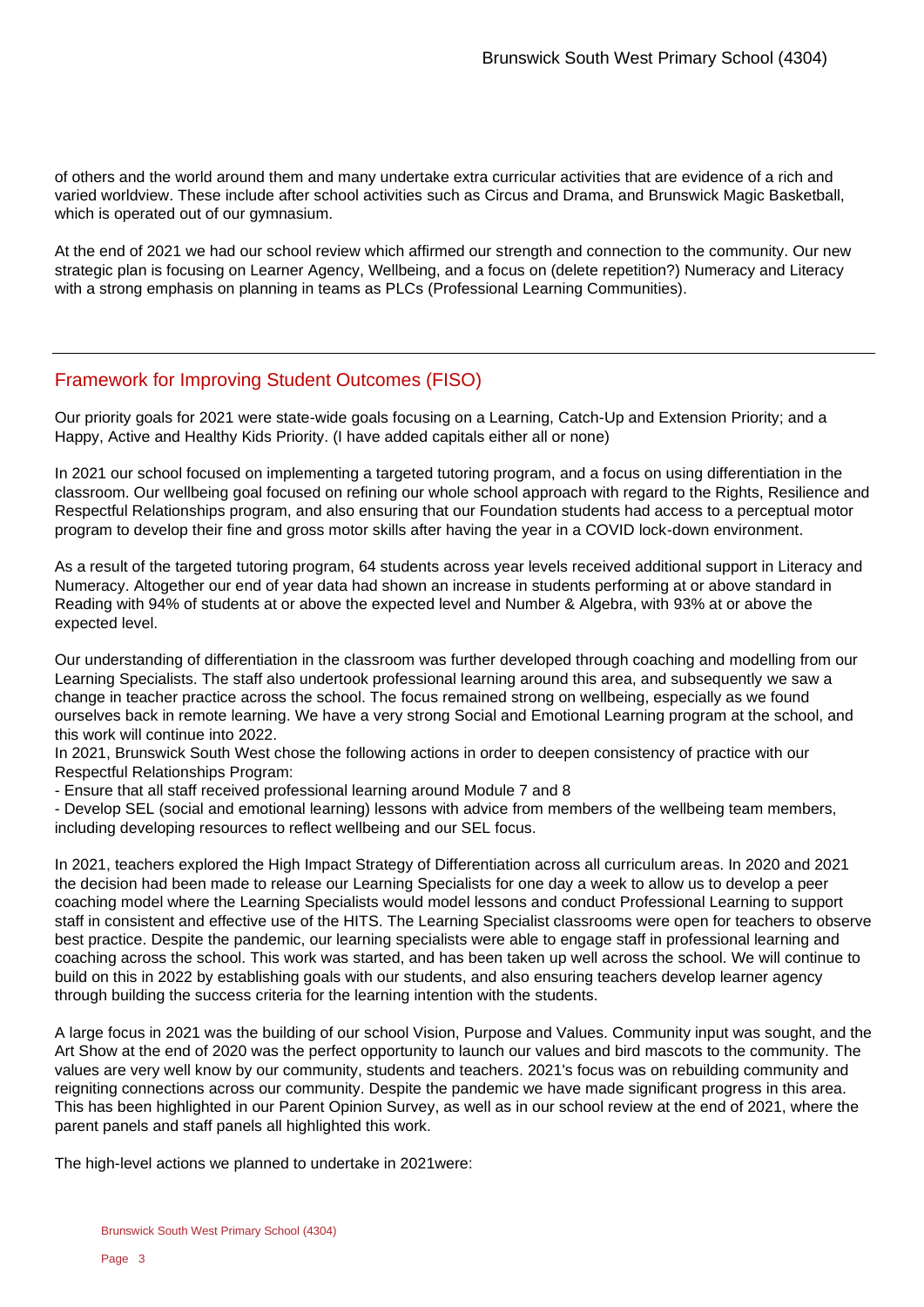- Develop a shared vision with all stakeholders

- Based on our school vision, build our BSWPS Values, with a focus on how we can use our school values to build community connections.

- Continue to implement Respectful Relationships with staff and students.

Despite the pandemic, this work was completed. The community has been rebuilt. Staff continued to develop relationships with families, despite being in a virtual environment. We hosted events online including a grade 1/2 sleepover, camp weeks, and a daily story time, which parents and family members were invited to. The Principal and Assistant Principal also acknowledged student's birthdays, and rang children to sing 'Happy Birthday' and pass on our birthday greetings. The Art Show at the end of the year was a wonderful way to bring our community together after another year of lockdowns and uncertainty.

#### Achievement

In 2021 the school continued work on its strategic plan goal of maximising the learning and growth in Literacy and Numeracy for each student. However, due to the pandemic and remote learning, the focus shifted to emotional wellbeing for families, students and staff.

Some students in Years Prep through to 6 did not demonstrate the growth we would normally expect across the school, according to teacher judgement. Once the students returned to school in Term 4 we became aware of the need to focus on building social skills, and positive interactions. Students were unable to focus for long periods, became tired easily, and did not have the stamina we had seen in previous years. Our focus shifted to emotional and social wellbeing.

A range of additional literacy and numeracy support was offered to families whose students were struggling. This was offered as a small group, or as a one-on-one opportunity for the student to work online with an Education Support Staff member, or a specialist teacher. There were also opportunities for children to connect from a wellbeing perspective with staff members, too. This way we were able to gauge how they were traveling emotionally and academically, and subsequently we were able to put things in place for them upon their return.

Students supported through the Program for Students with a Disability were provided access to an Education Support Staff member, and Individual Learning Plans were still created for these students.

#### Engagement

The average attendance rates of all students at BSW in 2019 and over four years (2015-2019) are similar to other like schools after accounting for background characteristics. The major reasons for non-attendance are illness and extended family holidays interstate and overseas. The school actively addresses non-attendance and late arrivals. In 2020 and 2021 our absences were minimal due to the pandemic, and the opportunity that remote-learning offered.

Student Voice and Leadership opportunities promote student engagement. Years 5/6 assume responsibility for areas of school operations, such as school leadership groups, assembly, performing arts, the environment and lunchtime library activities. Students from F-6 take on leadership roles within the school such as School Representative Council, Twilight Fete, involvement in the working bees and showing initiatives to raise funds for non profit organisations such as the Indigenous Literacy Foundation.

Despite being in Remote Learning for most of 2021, it was pleasing to see that Parent and Community Engagement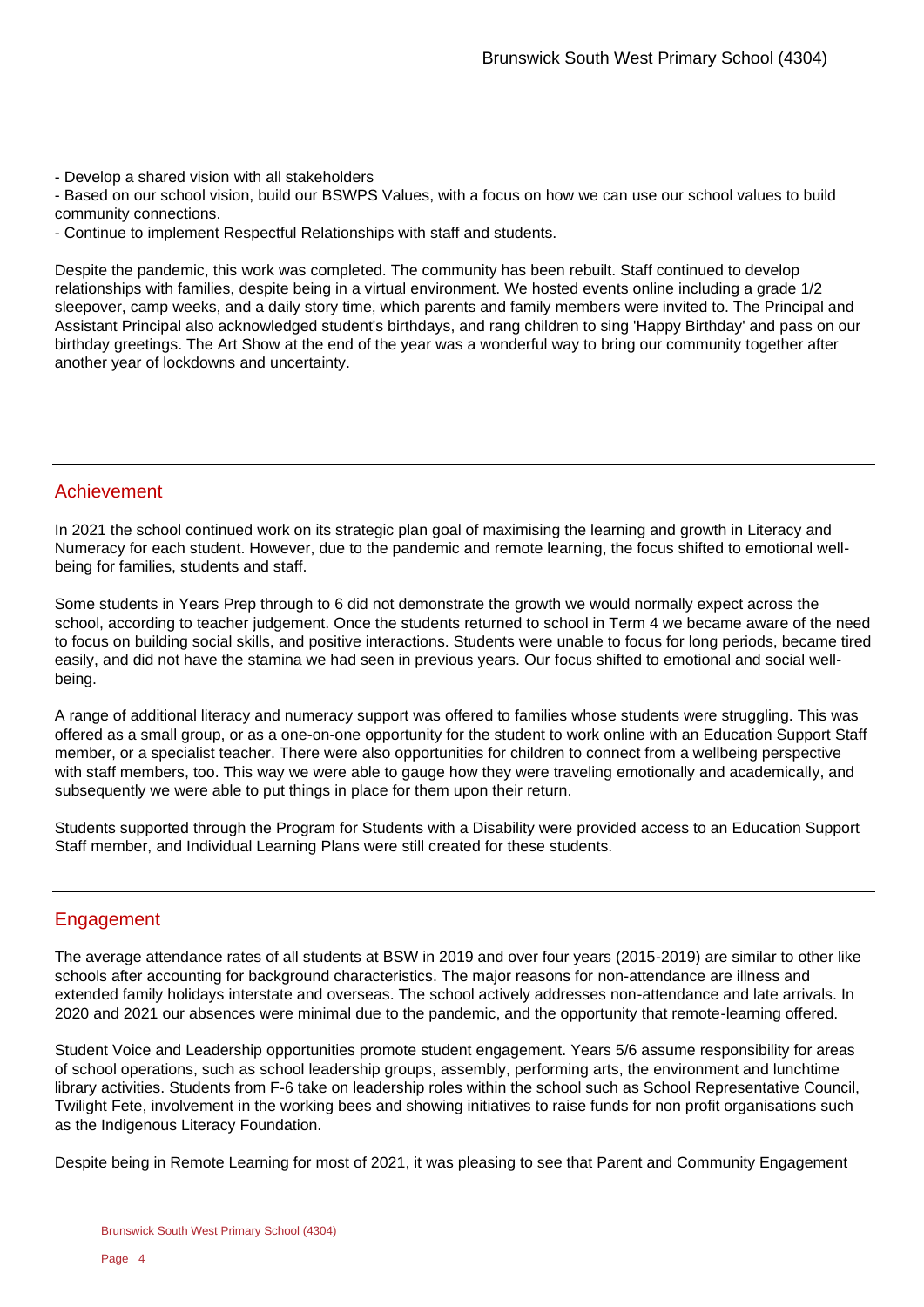has increased from 59% positive in 2019 to 74% positive in 2021. This brings us close to state average. Parents were also happy with the communication from the school (77% positive) which shows that despite the pandemic, they were pleased with the way in which and how often communications were received. According to the staff survey results, staff were 88% positive in response to parent community involvement, despite the year we had.

Our 2021 Attitudes to School Survey, completed by years 4-6, 76% of students responded positively to their sense of connectedness to the school. This was close to the state average. After having on-line learning for a second year, this was promising. Teachers also conducted check-ins with particular students, and offered online support as required.

#### **Wellbeing**

At Brunswick South West Primary School we have a wellbeing team who meet regularly to discuss SEL programs, and School Wide Behaviour supports across the school.

The wellbeing leader ensured we implemented the Respectful Relationships initiative at BSW and implemented whole staff training. A weekly whole school focus on Social Emotional Learning based on the Department's Respectful Relationships curriculum including 1 hour per week of explicit teaching and learning was taught and shared with the community through school newsletter, weekly (online) assemblies, and throughout remote learning as a major focus.

Strong relationships were nurtured through the Buddy Program, the Student Representative Council and Student Leadership groups. In addition to this, an extensive range of high interest programs and activities including Performing Arts classes, the Art Challenge, sport clinics, Circle Time and programs with the Waratah Special Development School Satellite Unit provided opportunities to compliment the educational programs at our school.

The results from the Parent Opinion Survey 2021 indicate that the safety element has improved as positive responses have gone from 71% in 2019 to 82% in 2021.

Student voice is activated through membership of the Student Representative Council, Senior Leadership roles, celebrations of achievements at assemblies, student-led conferences and dedicated weekly sessions in Social and Emotional Learning (SEL). The school also promotes sustainability and environmental awareness with its gardening program, as well as lunchtime clubs, Chess Club, after-school programs for instrumental music, circus skills and drama.

Student wellbeing is a focus for 2022 and beyond as we move away from the remote learning environment.

#### Finance performance and position

The school entered 2021 with a deficit of \$130 000 in their SRP (Student Resource Package). However, we did maintain a cash surplus in our High Yield Account. This deficit was due to the fact that we had more teachers than we required in 2020, but we had been able to reduce our deficit from 2020. Subsequently, in 2021 we had slightly larger classes across the school, particularly in the 5/6 area. We also had a number of teachers returning from Family Leave in 2021, and therefore, some staff were not able to maintain their employment at BSW into 2021. The staff employed in 2020 were experienced staff, which also contributed to our deficit in the SRP.

The Net Operating Surplus will be utilised to support the successful implementation of key elements in the school's AIP for 2022, including the additional financial support of upgrading the school grounds, and the new Rope Play.

We have been fortunate to receive Emergency Maintenance Funding to repair the retaining wall, grants for the butterfly garden, and for the resurfacing of our basketball courts. The Grants and Fundraising sub-committee have been very successful with the grant applications to date.